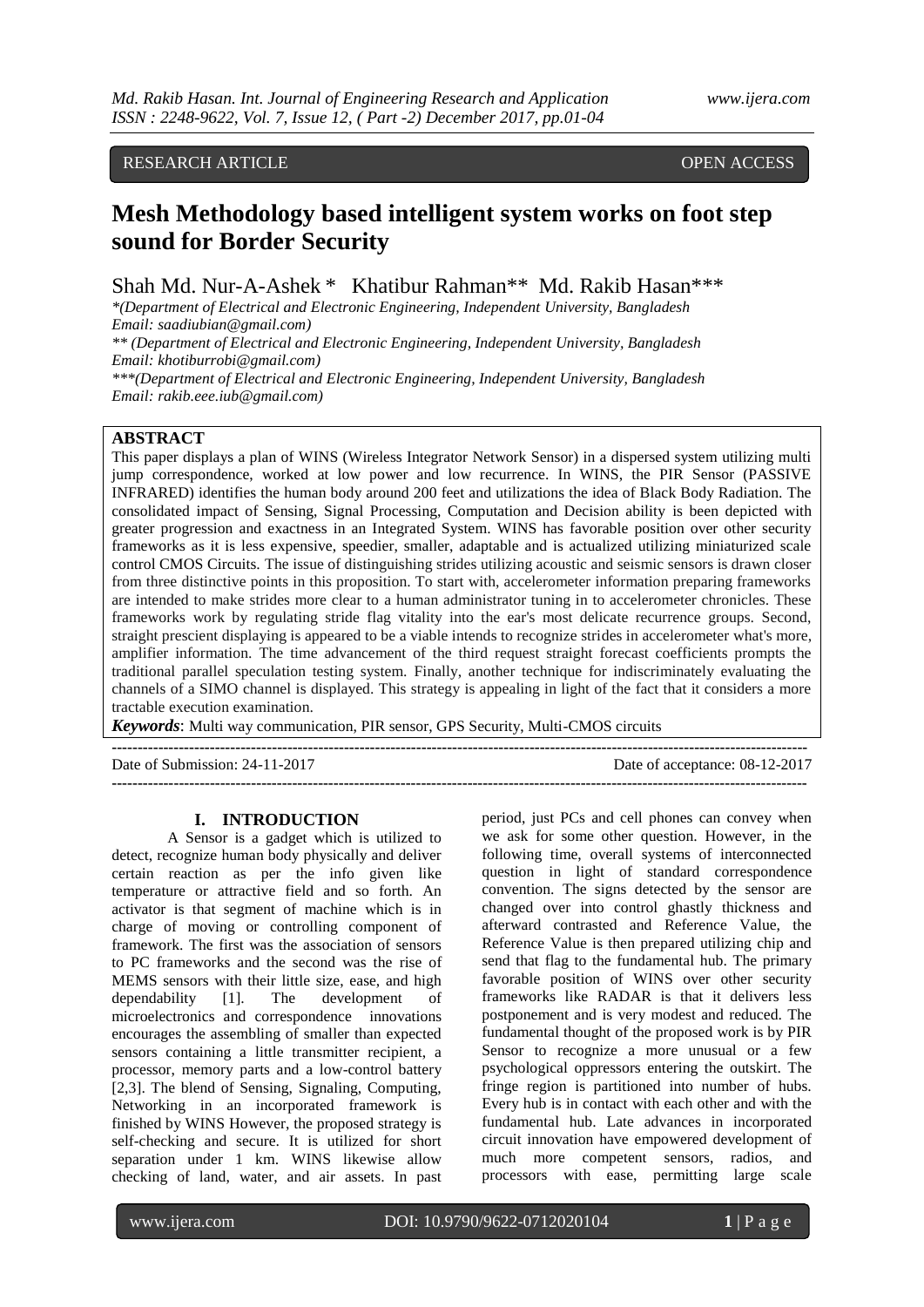manufacturing of modern frameworks that connection the physical world to systems [4,5] WINS systems are currently Internet open, empowering worldwide, remote, reconfigurable checking, control, and security [6].

### **II. HEADINGS**

*a) varies from 3-5 in average indoor and outside conditions). The multi jump correspondence can build framework multifaceted nature however the fundamental preferred point of view of this can be substantial power decrease and the custom of thick hub dissemination. Small scale control RF correspondence gives bidirectional system access to low part rate, short range correspondence. The small scale control segments work constantly for function cite , while the system interface works at low obligation cycle. In light of this approach, the Figure . 1 underneath demonstrates the dispersed detector at outskirt and Wireless Integrator Network Sensor.*  $\propto$  (where  $\propto$  *R*- $\propto$ *Profits was first created in ace 993, at UCLA. There are N agreement interface jumps between N+1 hub s in a thick WINS organize and give multi bouncing agreement . WINS Multi bounce Communicating organization Trachinotus falcatus huge power diminishment and the execution of thick hub conveyance. These systems are produced to manufactured correspondence over long range of a function up to 1 km with interface bit rate more than 100 kbps. In Radio set Network ing the real confinement is the RF Communication way misfortune, with got influence, PREC, rotting as transmission go, R, as PREC* 

## **III. INDENTATIONS AND EQUATIONS**

*B. Give multi bounce Communicating and more noteworthy versatility with minimal effort and low business leader exercise as it can be worked by sun powered batteries. On the off luck that soil sensor are utilized then it can recognize any movement underground with the assistance of warm sensor. This is the fashion by which we can discover any trespasser in fringe.*

Bolster huge number of Sensors with Dense Sensor Distribution. These sensors are likewise created to help short separation RF correspondence. Web get to these sensors, control and process.

In a global scale, WINS will permit monitoring of land, water and air resources for environment monitoring. On a national scale, transport systems and borders will monitored for efficiency, safety and security.



**Fig. 1.** Wireless integrator network sensor& Database connection.[17].

## **IV. FIGURES AND TABLES**

Those principle framework exhibited those plausibility from claiming calculations for operation for remote sensor center and framework In littler scale control level. On a joint headway system with the rockwell science focus, An measured change stage imagined with All the more enable additional cutting edge frameworks organization. [7,8].

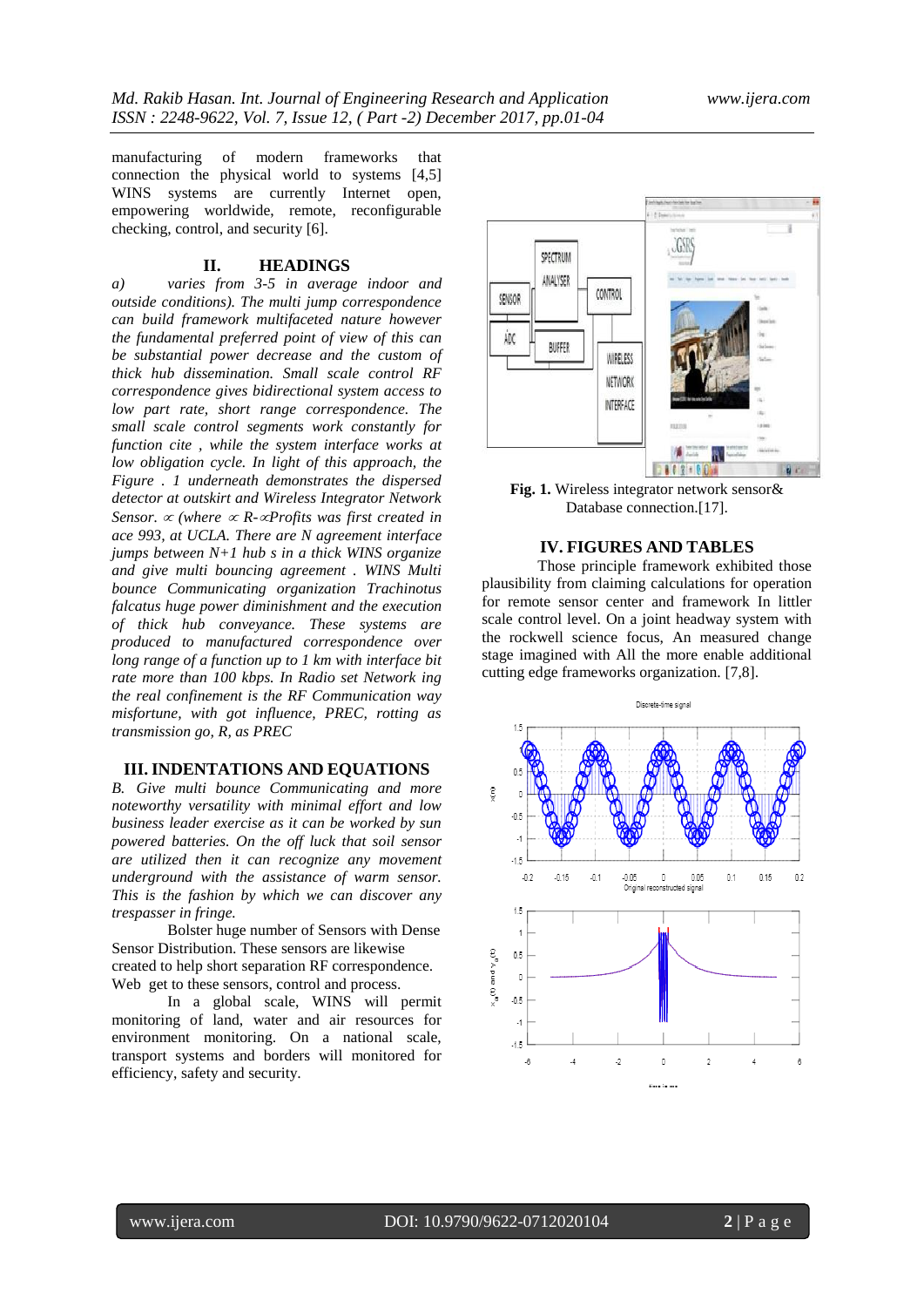

**FIG. 2.** WINS NODE ARCHITECTURE.

## **V. CONCLUSION**

Consequently CGSRS web application give continuous security in numerous nations for checking outskirt security by detecting, observing, figuring, and basic leadership. On the off chance that anybody tries to cross the fringe then the sensor distinguishes and flag it to miniaturized scale controller switch on the camera which catches the picture and transmit it to close security station.

### **ACKNOWLEDGEMENTS**

It's a design based paper what is being design by student of Independent University, Bangladesh.

#### **REFERENCES**

- [1] Final Technical Report on Wireless Integrated Network Sensors (Wins) Next Generation "Sensoria". 2004.
- [2] JR. Agre, LP. Clare, GJ. Pottie, NP. Romanov, "Development Platform for Self-Organizing Wireless Sensor Networks", Aerosense"99, Orlando FL, 1999.
- [3] G. Asada, M. Dong, TS. Lin, F Newberg, G. Pottie, HO. Marcy, WJ. Kaiser, "Wireless Integrated Network Sensors: Low Power Systems on a Chip", Proceedings of the 24th IEEE European Solid-State Circuits Conference, 1998.
- [4] K Bult, A Burstein, D Chang, M Dong, M Fielding, E Kruglick, J Ho, F Lin, T. Lin, H. Kaiser, WJ. Marcy, H Mukai, R. Nelson, P.
- [5] Newberg, F. Pister, KSJ. Pottie, G. Sanchez, H. Stafsudd, OM. Tan, KB. Ward, "Low Power Systems for Wireless Microsensors",International Symposium on Low Power Electronics and Design, Digest of Technical Papers, pp.17-21, 1996.
- [6] R. Barr, JC. Bicket, DS. Dantas, B. Du, TWD. Kim, B Zhou, EG Sirer, "On the need for system-level Support for ad hoc and sensor networks", Operating Systems Review, vol.  $36$ , pp.  $1 - 5$ ,  $2000$ .
- [7] UB. Desai, N. Jain, SN. Merchant, "Wireless Sensor Networks: Technology Roadmap".
- [8] Sensor- Memsic, "Processor & Radio Plateform (MPR2400CA)".
- [9] MJ. Dong, G Yung, WJ. Kaiser, "Low Power Signal Processing Architectures for Network Microsensors, 1997 International Symposium on Low Power Electronics and Design", Digest of Technical Papers, pp.173-177, 2004.
- [10] D. Gay, P. Levis, RV. Behren, M Welsh, E. Brewer, D. Culler, "The nes C language: A holistic approach to networked embedded systems", SIGPLAN, Special Interest Group